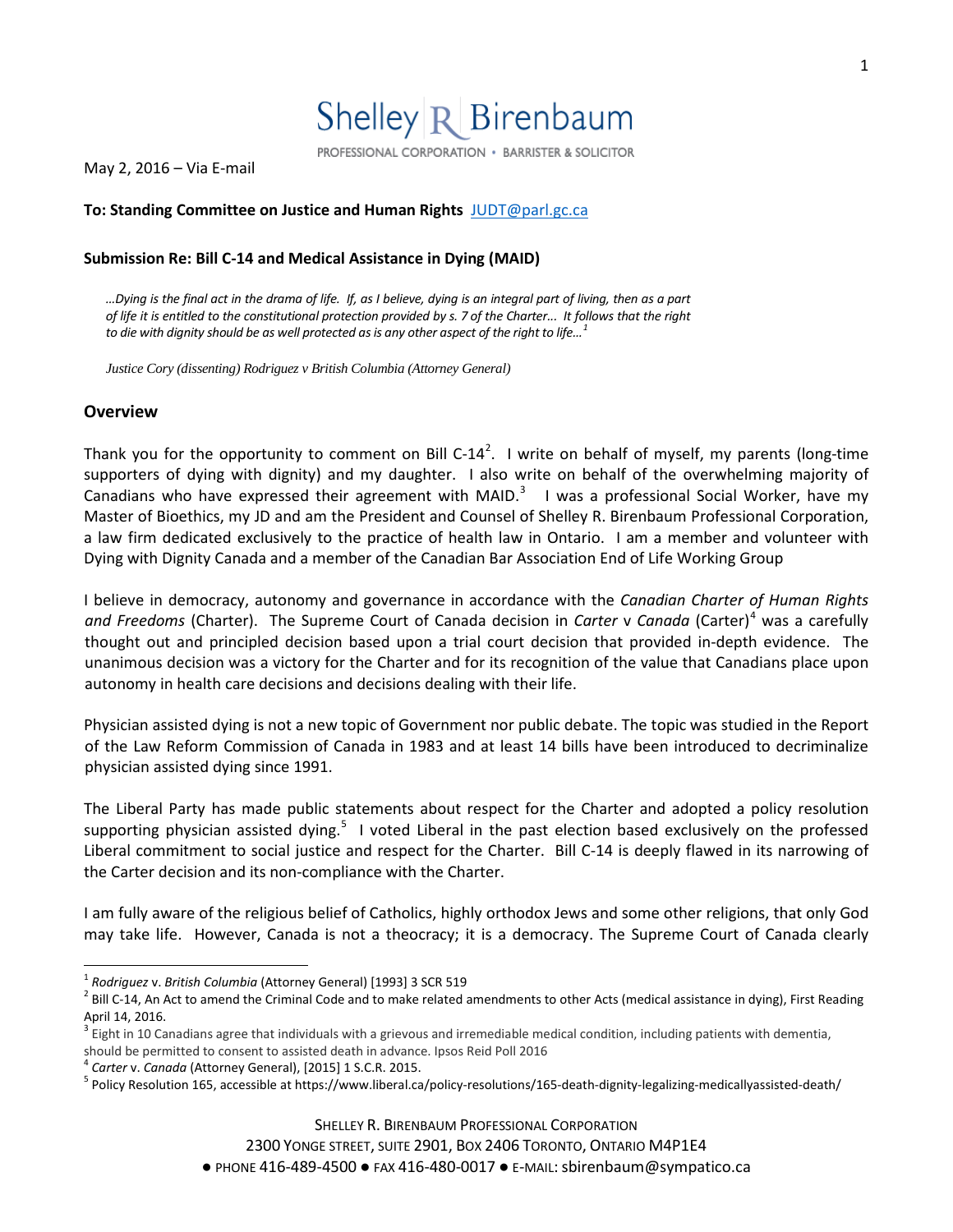provided that physicians who have religious or moral objections to physician assisted dying do not have to *provide* such services. Professional regulatory bodies and associations have already begun to articulate that those health care professionals must transfer care appropriately so that the professional obligation to provide patients with all possible options is complied with.

In my view the proposed Bill has significantly resiled from the Carter decision and many of its provisions may be found unconstitutional. It is deeply unfair to expect individuals who are grievously and irremediably ill to utilize their financial and emotional resources to challenge Bill C-14. I set out below specific recommendations for change to Bill C-14.

# **Recommendations for Changes to the Bill C-14**

**A. Carter is the minimum that should be in the law.** Bill C-14 does not align with Carter, and significantly narrows those who are eligible for MAID. There is no need for a definition of "grievous and irremediable condition". These words were chosen with care by the Supreme Court and should not be conflated with "serious" and "incurable". "Grievous" appears in the Criminal Code and "irremediable" means, on a plain interpretation, "without remedy" (in a manner acceptable to the person). To require that an individual have an "advanced state of irreversible decline in capability" is not a requirement of Carter, nor is the requirement that "natural death has become reasonably foreseeable". This is to import into the law a requirement of a terminal condition, and a phrase that leaves physicians, nurse practitioners and other health professionals at professional risk, given its vagueness. Death is reasonably foreseeable for all of us, and certainly for individuals in their later years.

## **Recommendations:**

- **1. Delete Section 241.2 (2).**
- **2. Amend S. 241.2 (1) (c) to read: "They have a grievous or irremediable illness, disease or disability that causes enduring suffering that is intolerable to them." (Related sections should be amended accordingly)**
- **B. Include Mature Minors and Advance Directives in Bill C-14** Bill C-14 does not extend eligibility for MAID to mature minors, nor does it permit advance requests. This is the situation notwithstanding that the Joint Senate Committee and The Federal Provincial Territorial Group made recommendations with respect to both areas. Instead, there is a vague commitment in the preamble of Bill C-14 (which is non-binding) to look to develop *non-legislative* measures for requests by mature minors, advance requests and requests where mental illness is to the sole underlying medical condition. These exclusions clearly have constitutional implications. Without advance consent, people with a diagnosis for dementia and other degenerative medical conditions will be faced with a cruel choice: take their own lives too early, or die a horrific death.

The exclusion of competent minors from access to MAID on the basis of the legal age of majority is arbitrary and will likely be subject to constitutional challenge on the basis of ss. 2(a), 7 and 15 of the *Canadian Charter*  of Rights and Freedoms and s. 35 of the *Constitution Act, 1982*. Based on the decision in AC v. Manitoba<sup>[6](#page-1-0)</sup>, it would be difficult to justify why a competent minor who has a grievous and irremediable medical condition causing enduring suffering cannot gain access to MAID whereas an adult person with such a condition could.

<span id="page-1-0"></span> <sup>6</sup> *AC v. Manitoba* <sup>2009</sup> SCC 30.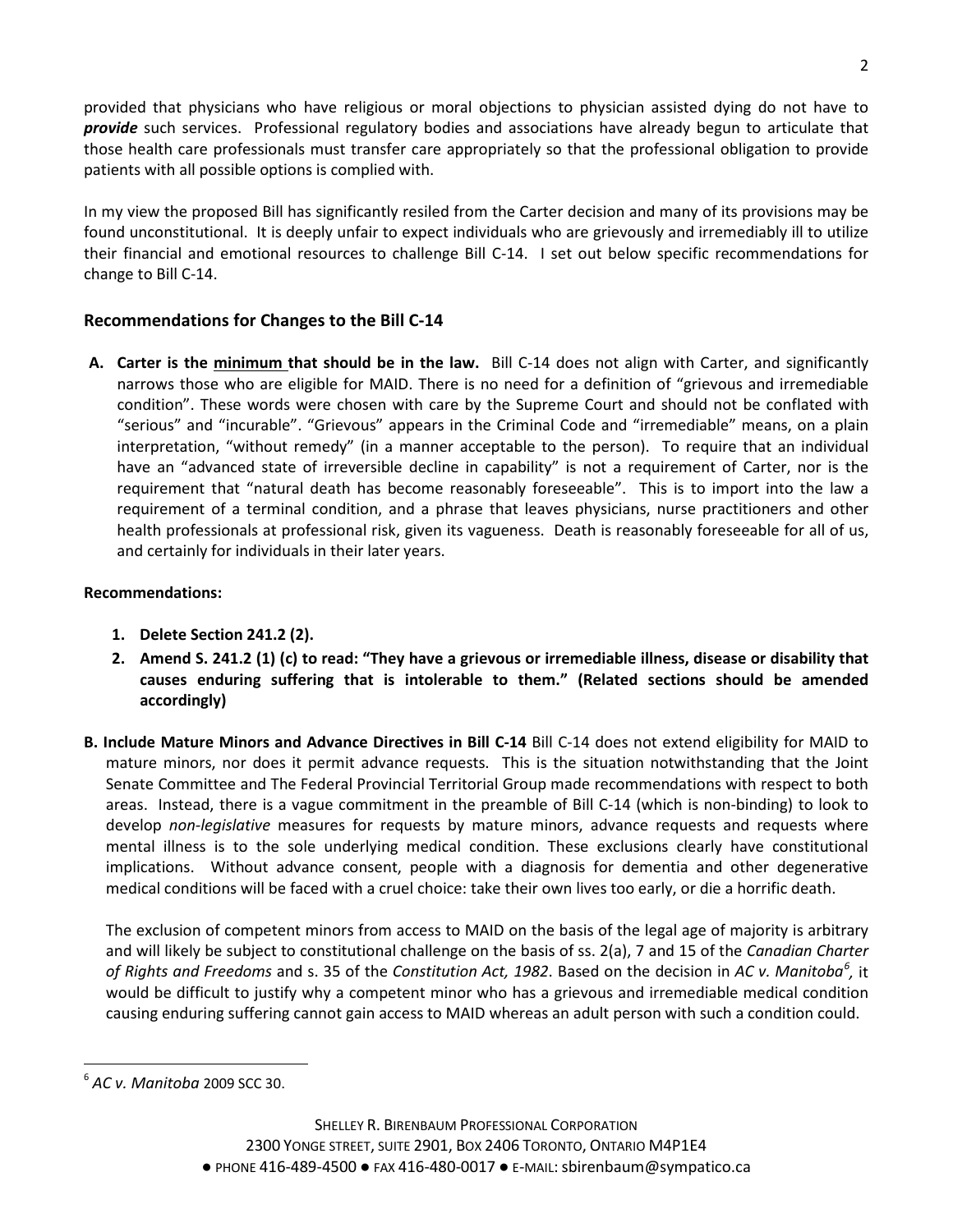**Recommendations:**

- **3. Advance directives should be permitted in Bill C-14, with further safeguards to be delineated in Bill C-14, or in provincial/territorial legislation/standards.**
- **4. MAID should be extended to competent minors.**
- **5. One year should be allowed for study of the issues with respect to competent minors (child impact assessment), with their inclusion in the legislation immediately after the one-year study.**
- **6. In the interim a constitutional exemption process should be put into place immediately for mature minors similar to the exemption process in place now for competent adults.**
- **C. Protection for Regulated Health Professionals, Family Members and Others** Under Bill C-14, all health professionals, family members and others are at risk of criminal prosecution if they discuss end of life choices with patients that include MAID. The one exemption in in s. 227 (2) is for a person "aiding a medical practitioner" or "nurse practitioner" **to provide** MAID. This is not sufficient to prevent health professionals and others from criminal liability for end of life discussions.

### **Recommendation:**

- **7. Add an additional section that exempts all persons and regulated health professionals from criminal liability when discussing end of life choices that include MAID.**
- **D. Legislative Review** Bill C-14 (s10 (1)) contemplates *creation* of a committee in 5 years to review the provisions of the Act and propose any changes. This is far too long a period and there is no commitment for a date for reporting back.

### **Recommendation:**

- **8. There should be a report to Parliament much earlier (within 2 or 3 years of proclamation), with the establishment of a committee upon proclamation and a date specified for legislative amendments.**
- **E. Requirement for Express Consent to be Given Immediately before Administering MAID** This requirement means that if a person that otherwise qualifies for MAID loses competency in the days before the administration of MAID (e.g. due to medication for pain, or due to an exacerbation of their illness), they will not be able to receive MAID. This seems particularly cruel.

### **Recommendation:**

- **9. Delete Section 241.2 (3) (h). It is inherent in the concept of consent that it may be withdrawn by the person. If desired, the legislation could explicitly state that consent may be withdrawn at any time.**
- **F. Requirement for Professional Standard of Care – 241.2 (7).** This provision criminalizes medical negligence and provincial laws, rules and standards, many of which may not have been developed or differ among provinces/territories. This approach militates against a pan-Canadian approach to MAID and may result in jurisdiction shopping, as well as criminalization of provincial health laws.